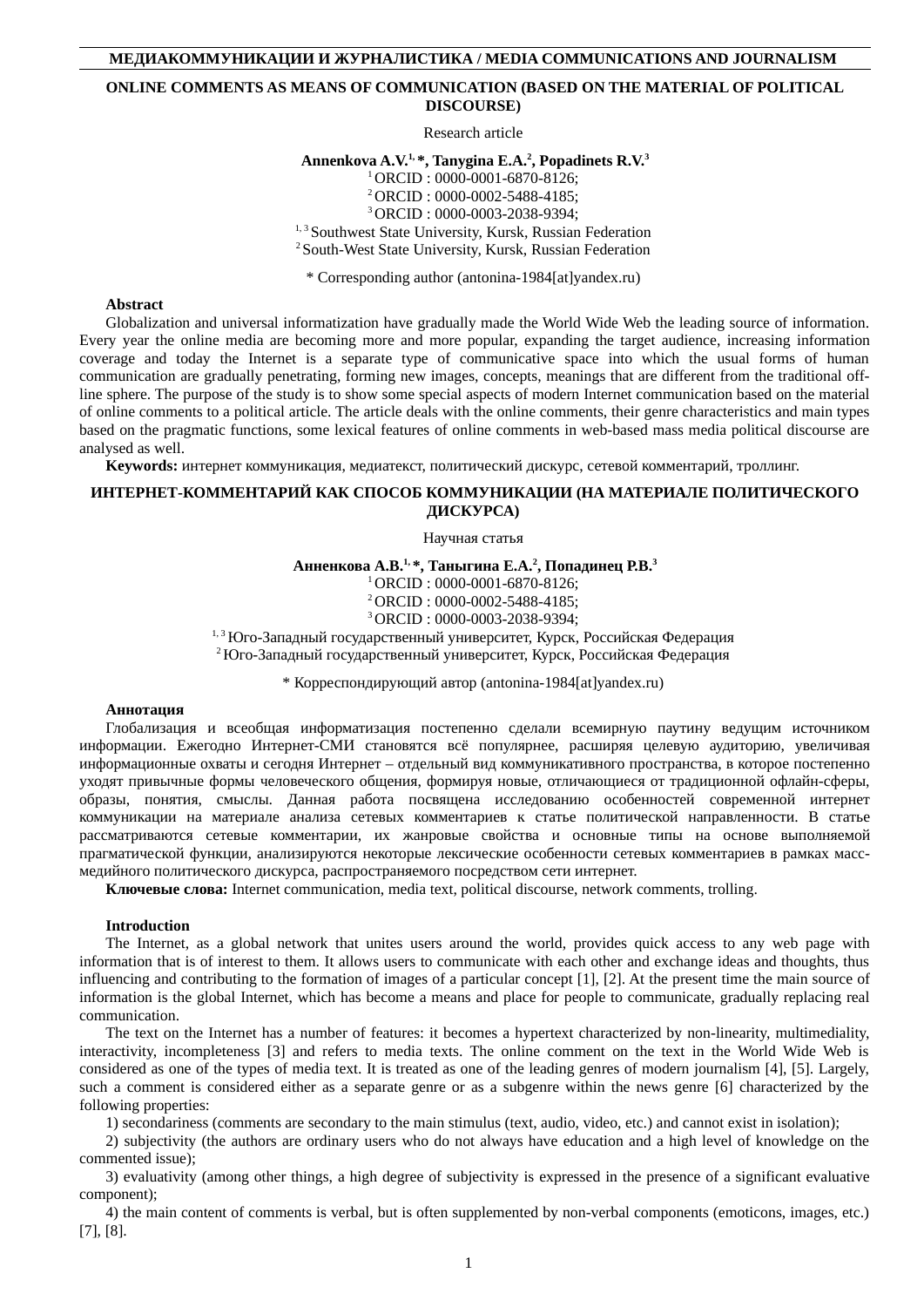Network comments as an example of a media text can express the reader's take on the text. Readers can ask the author questions, including rhetorical ones, express their emotions towards the author and the work; contain a groundless assessment, give reactions to the author's text, in addition these can be "trolling comments" and "elfing comments" expressed in insults, ridicule, verbal rudeness, humiliation of other participants in network communication in terms of discussing a particular news [3].

#### **Main results**

The material for the study was the Russian-language political discourse, namely the texts from the section "Politics" posted on the pages of the news aggregator "RIA Novosti" (http://www.ria.ru). The choice of material for the study is due to the fact that at the moment this particular news agency is the most popular in the category "News and Mass Media" [9]. The article called "Putin commented on the Navalny case" [10] was selected for further consideration, since this publication received the largest number of comments and reactions. During the day the article was viewed, 83437 times, 640 comments were published in connection with it. Moreover, the mention of both the President of the Russian Federation and the main representative of the opposition made it possible to receive the most diverse comments.

Let's further consider with the system of intra-chat interactions (*Author's note: the spelling and punctuation of readers are preserved in all the comments given by them*). Those interactions concerning political issues in news feeds often bear a negative character, mutual insults, personal attacks, the use of obscene language, for example, *15 гривен переведены вам на карту.молодец.служите дальше; Ха-ха-ха. какой смешной навальнинец; смешная путирастка!; Если забыл то погугли в гугле))); Ну здравствуй поклонник гулюфик-фюрера; Вы глуп и туп,как сто.з......; По вашему нарочито "русскому" нику видно, что вы вещаете из Прибалтики )* (Engl.: *15 hryvnias have been transferred to your card. well done. serve on; Ha-ha-ha. what a funny navalninets; funny putirastka!; If you forgot, Google it in Google))); Well, hello, fan of the gulyufik-fuhrer; You are stupid and dumb, like a hundred.z......; According to your deliberately "Russian" nickname, it is clear that you are broadcasting from the Baltic countries*). In this case, we deal with such types of speech aggression as trolling and flaming [11] that are widespread in modern Internet communication. The use of vulgar language in comments, when the interlocutors do not see each other but communicate in short phrases, is a means of displaying verbal aggression, a verbal desire to offend and humiliate (belittle) the interlocutor proving their "only true" point of view. The participants do not know how to conduct a constructive dialogue, they talk from a position of their own superiority, "crushing and destroying" the interlocutors with their statements. An interesting fact is that this position is taken, for the most part, by the opposition supporters, for example, *За Навального вся молодёжь. За путина только старые пер дуны и увядшие дамочки; А как гендерно-корректно звучит «хабалка» для самцов?; Кто отзывается, тот(та) …; Легко дураком живётся похоже. За вас даже думают уже, вам и это не надо делать...; А недавно советник губера вас, "партнёров" куском де..ма назвал...,* (Engl.: *All the young people are for Navalny. For Putin, only old farts and faded ladies; And how gender-correctly does "foul-mouthed woman" sound for males?; Who responds, he (she) ...; It's easy for fools to live like that. They even think for you* already, you don't need to do that either...; And recently the adviser of the governer called you, "partners", a piece of *shit...*), therefore, one can say that in the absence of arguments, facts and evidential base low vocabulary is used which causes conflict and participation in baseless verbal fight.

In the group of comments the following pragmatic functions were implemented: approval, criticism and irony of the event and the participants in question. However, in many cases it is difficult to provide a clear demarcation among these functions, but one should note the complete absence of indifferent comments. This is due to the fact that comments are usually left by those users who are not indifferent to the topic concerned.

The comments expressing approval include such examples as *Президент прав, в первую очередь нужно быть честным человеком и исходя из этого вести свою политическую деятельность, особенно такую как борьба с коррупцией; Но ведь по закону!; Навальный сидит по уголовному делу. Этот человек с пониженной социальной ответственностью. Поддерживаю президента в данном вопросе -преступник должен сидеть в тюрьме; Навальный вор, а вор должен сидеть в тюрьме ))); У Навального все меньше шансов выйти досрочно, а вот приличную добавку получить, очень даже реально. И это радует* (Engl.: *The president is right, first of all you need to be an honest person and conduct your political activities based on this, especially such as the fight against corruption; But according to the law!; Navalny is in prison having been accused of a criminal case. This person has a reduced social responsibility. I support the president in this matter - the criminal should be in prison; Navalny is a thief, and a thief should be in prison))); Navalny is* less likely to get released ahead of jail term, but it's very realistic to get a decent supplement. And this pleases).

Critical comments concern both the negative attitude towards the arrest of Alexei Navalny and describe the negative attitude of interaction participants to corruption in the country such as *Вот и весь --утинский режим и правосудие!; продажный провальный вообще никому не клялся, просто отрабатываетт легкую жизнь в Нью Йорке; В Индексе восприятия коррупции, ежегодно публикуемом Transparency International, Россия находится в числе наиболее коррумпированных стран мира; Для того, чтобы говорить о правонарушении, нужно иметь суд, который подчиняется закону, а не лично диктатору* (Engl.: *And that's that --utin's regime and justice!; the corrupt failure didn't swear to anyone at all, just returns favors for an easy life in New York; In the Corruption Perception Index published annually by Transparency International, Russia is among the most corrupt countries in the world; In order to talk about an offense, you need to have a court that obeys the law, and not personally to the dictator***)***.*

Concerning irony, in online comments it is often used together with approval or criticism to create vivid satirical characters, for example as follows *Спасибо фрау Меркель за ее позицию. за правду, за всю ее 16- летнюю работу на благо немецкого народа. Спасибо за попытку освободить борца с коррупцией; Пусть Леха сидит - здоровее будет. А то "хайли-лайкли" и нет Лехи. Он Западу живой уже не интересен. Поэтому и хотят его оттуда вытащить...* (Engl.: *Thanks to Frau Merkel for her position. for the truth, for all her 16-year work for the benefit of the German people. Thank you for trying to free the anti-corruption fighter; Or Let Alexei be in jail - will be healthier. And then "highly-likely" and there is no Alexei. The West is no longer interested in him alive. That's why they want to get him out of there...*)*.*

#### **Conclusion**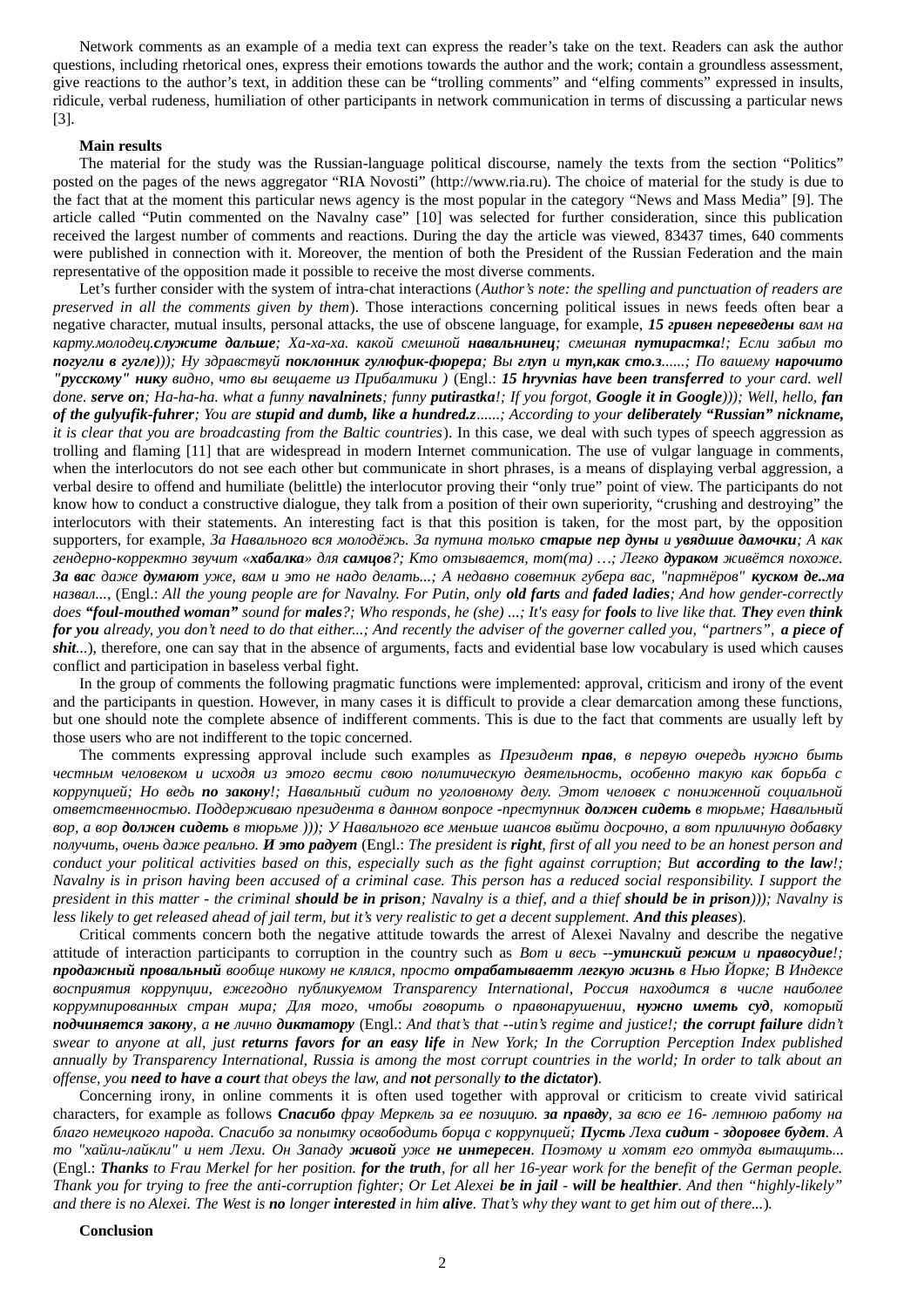It can be seen that in terms of lexical content online comments are closer to oral speech.

The predominance of negative evaluation in the comments may be a consequence of the peculiarities of the Internet communication. Depersonalization and lack of direct contact with the interlocutor leads to the use of low vocabulary. This is manifested in the widespread use of comments with verbal aggression, in particular trolling.

Also, in online comments you can trace the dynamics of the emotional intensity of their participants, when the initially neutral statements are transformed into negatively colored threats, insults and trolling. Such changes in the vector of interpersonal communication indicate a virtual confrontation of users, the desire to prove "their only true" point of view without participating in a constructive dialogue. Such a fact once again confirms the fairness of the versatile image of power that has been defined in the paper.

#### **Финансирование Funding**

The reported study was funded by RFBR and EISR according to the research project № 21-011-31248

## **Конфликт интересов Conflict of Interest**

#### **Рецензия Review**

Не указан. **None declared**.

31248

Исследование выполнено при финансовой поддержке РФФИ и ЭИСИ в рамках научного проекта № 21-011-

Все статьи проходят рецензирование. Но рецензент или автор статьи предпочли не публиковать рецензию к этой статье в открытом доступе. Рецензия может быть предоставлена компетентным органам по запросу.

All articles are peer-reviewed. But the reviewer or the author of the article chose not to publish a review of this article in the public domain. The review can be provided to the competent authorities upon request.

# **Список литературы / References**

1. Бендерский В.В. История отечественных средств массовой информации: учебное пособие / В.В. Бендерский, В.Л. Хмылёв – Томск: Издательство ТПУ, 2006. – 150 c.

2. Шипицина Л.Ю. Жанровый статус сетевого комментария. / Л.Ю. Шипицина // Вестник Башкирского университета. – 2015. – 2. – c. 528-532.

3. Дахалаева Е.Ч. Интернет-комментарии портала «новости mail.Ru» как объект лингвистического исследования. / Е.Ч. Дахалаева // Современные проблемы науки и образования. – 2013. – 6. – c. 780.

4. Дахалаева Е.Ч. Интернет-комментарий и интернет-отзыв: параметры жанрового разграничения. / Е.Ч. Дахалаева // Современные проблемы науки и образования. – 2014. – 6. – c. 1299.

5. Анненкова А.В. Образ России в современных СМИ (на примере материалов русскоязычных новостных онлайнагрегаторов). / А.В. Анненкова, Е.А. Таныгина // Общество: политика, экономика, право. – 2021. – 9(98). – c. 26-31. doi: 10.24158/pep.2021.9.4

6. Егорова В.И. Персонификация как одна из основных особенностей проявления карнавальности в виртуальной коммуникации. / В.И. Егорова // Вестник Тверского государственного университета. Серия: Филология. – 2010. – 4. – c. 49-54.

7. Клушина Н.И. Сетевые жанры: новость и комментарий в пространстве Интернета. / Н.И. Клушина, Н.В. Смирнова, Л.Т. Касперова и др. // Верхневолжский филологический вестник. – 2018. – 2. – c. 50-54. doi: 10.24411/2499- 9679-2018-10134

8. Воронцова Т.А. Троллинг и флейминг: речевая агрессия в интернет-коммуникации. / Т.А. Воронцова // Вестник Удмуртского университета. Серия «История и филология». – 2013. – 2(26). – c. 109-116.

9. Annenkova A.V. Some Results of Psycholinguistic Research of Polycode Advertising Texts: Gender Factor Influence . / A.V. Annenkova // Current issues of linguistics and didactics: the interdisciplinary approach in humanities and social sciences (Cildiah-2019); – Volgograd: EDP Sciences, 2019. – p. 00004. doi: 10.1051/shsconf/20196900004

10. Tanygina E.A. The Inner Image of Russian Color Term черный (Black) (Experimental Study). / E.A. Tanygina // Current issues of linguistics and didactics: the interdisciplinary approach in humanities and social sciences (Cildiah-2019); – Volgograd: EDP Sciences, 2019. – p. 00117. doi: 10.1051/shsconf/20196900117

11. Путин прокомментировал дело Навального [Электронный ресурс] // РИА Новости. – 2021. – URL: https://ria.ru/20210820/navalnyy-1746591021.html. (дата обращения: 21.08.2021)

### **Список литературы на английском языке / References in English**

1. Benderskij V.V. Istoriya otechestvenny'x sredstv massovoj informacii: uchebnoe posobie [History of domestic mass media: textbook] / V.V. Benderskij, V.L. Xmy'lyov – Tomsk: Izdatel'stvo TPU, 2006. – 150 p. [in Russian]

2. Shipicina L.Yu. Zhanrovy'j status setevogo kommentariya [Genre status of an online comment]. / L.Yu. Shipicina // Vestnik Bashkirskogo universiteta [Vestnik Bashkirskogo universiteta [Bulletin of Bashkir University]]. – 2015. – 2. – p. 528- 532. [in Russian]

3. Daxalaeva E.Ch. Internet-kommentarii portala «novosti mail.Ru» kak ob''ekt lingvisticheskogo issledovaniya [The internet comments of the portal "Mail.Ru News" as an object of the linguistic research]. / E.Ch. Daxalaeva // Sovremenny'e problemy' nauki i obrazovaniya [Sovremennye problemy nauki i obrazovaniya [Modern problems of science and education]]. – 2013. – 6. – p. 780. [in Russian]

4. Daxalaeva E.Ch. Internet-kommentarij i internet-otzy'v: parametry' zhanrovogo razgranicheniya [The internet commentary and the internet opinion: the parameters of the genres differentiation]. / E.Ch. Daxalaeva // Sovremenny'e problemy' nauki i obrazovaniya [Sovremennye problemy nauki i obrazovaniya [Modern problems of science and education]]. – 2014. – 6. – p. 1299. [in Russian]